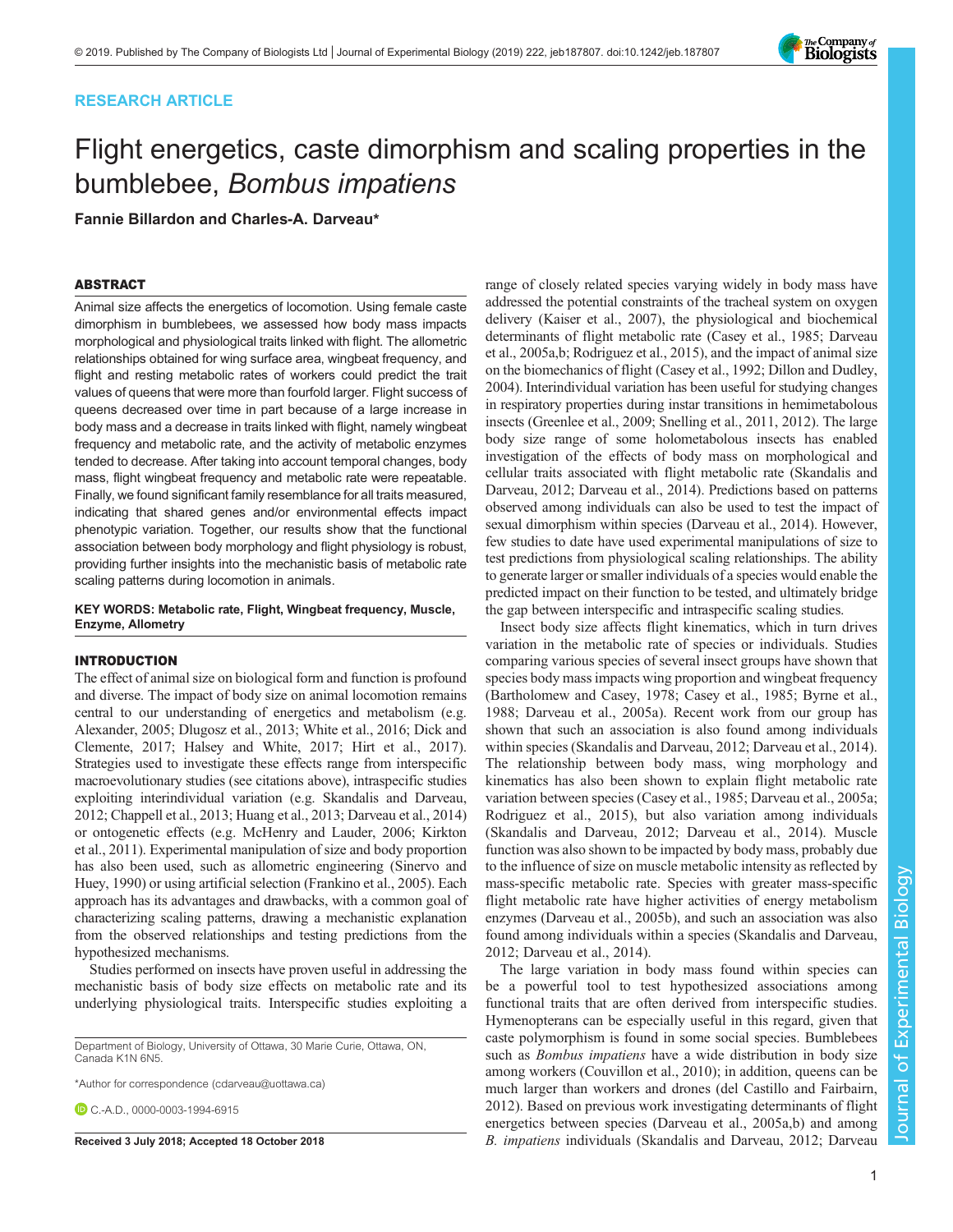<span id="page-1-0"></span>[et al., 2014\)](#page-9-0), we hypothesized that large bumblebee queens will have lower wingbeat frequency and mass-specific flight metabolic rate. Additionally, flight muscle metabolic enzyme activity should be lower in queens given their larger size and predicted lower massspecific metabolic rate. Finally, data generated on queens and offspring workers allowed us to test family resemblance, thereby providing insight into the potential heritability of the traits associated with flight energetics.

## MATERIALS AND METHODS

# Animals and holding conditions

Thirty colonies of bumblebees (Bombus impatiens Cresson 1863) were donated by a commercial supplier (Biobest Canada Ltd, Leamington, ON, Canada), and 27 colonies were obtained from laboratory rearing of queens collected in the wild in the Gatineau (QC, Canada) region. Commercial colonies were kept in the supplier's housing boxes in a room maintained at ∼25°C on a 12 h:12 h light:dark photoperiod. Colonies were provided with unlyophilized pollen and sucrose solution  $(50\% \text{ v/v})$  *ad libitum* and acclimated to these laboratory conditions for 1 week after arrival.

Queens collected in the field were identified and transported to our laboratory using 50 ml plastic tubes with a punctured cap, stored on ice in a portable cooler. Upon arrival, queens were weighed using an analytical balance (Excellence XS, Mettler-Toledo, Mississauga, ON, Canada). They were then placed in individual wooden nest boxes equipped with a glass feeder filled with sucrose solution and provided with pollen ad libitum. Nest boxes were placed in an environmental chamber set at 30°C with a 12 h:12 h light:dark photoperiod. Workers were counted every day and colonies that reached 15 workers were transferred into the same housing boxes, room and conditions as the commercially obtained colonies described above.

#### Flight measurements

Flight metabolic rate (MR) and wingbeat frequency (WBF) measurements were performed on each queen and a subset of 15 of her workers. We initiated the study using commercial bumblebee colonies, and observed an apparent decrease in successful flights of queens over the first week of acclimation. We further documented the repeatability and time dependence of flight measurements in the wildcaught queens by performing four series of flight measurements

|  | Table 1. Sources of variation of worker bumblebee morphological and flight performance traits obtained from mixed-effects models |
|--|----------------------------------------------------------------------------------------------------------------------------------|
|  |                                                                                                                                  |

| Body mass (g)                             | Fixed            | $\beta$ (s.e.)                | F                         | $\overline{P}$            |
|-------------------------------------------|------------------|-------------------------------|---------------------------|---------------------------|
|                                           | Intercept        | $-0.763(0.008)$               | 8833.88 <sub>1,52</sub>   | < 0.001                   |
|                                           | Population       | $-0.014(0.011)$               | 1.49 <sub>1.768</sub>     | 0.222                     |
|                                           | Random           | $\sigma^2$                    | $\chi^2_{0.5}$            | P                         |
|                                           | Colony           | $1.150 \times 10^{-3}$        | 48.94                     | < 0.001                   |
|                                           | <b>Residuals</b> | $7.606 \times 10^{-3}$        |                           |                           |
| Wing surface area $\text{ (mm}^2\text{)}$ | Fixed            | $\beta$ (s.e.)                | F                         | $\overline{P}$            |
|                                           | Intercept        | 1.987 (0.013)                 | 23,432.02 <sub>1.41</sub> | < 0.001                   |
|                                           | Population       | 0.008(0.005)                  | $2.13_{1,353}$            | 0.145                     |
|                                           | Body mass        | 0.668(0.016)                  | 1701.36 <sub>1.353</sub>  | < 0.001                   |
|                                           | Random           | $\sigma^2$                    | $\chi^2_{0.5}$            | $\boldsymbol{P}$          |
|                                           | Colony           | $2.36 \times 10^{-4}$         | 48.14                     | < 0.001                   |
|                                           | <b>Residuals</b> | $7.12 \times 10^{-4}$         |                           |                           |
| $WSA$ (mm <sup>2</sup> )                  | Fixed            | $\beta$ (s.e.)                | F                         | $\boldsymbol{P}$          |
|                                           | Intercept        | 1.230(0.015)                  | 6436.25 <sub>1.41</sub>   | < 0.001                   |
|                                           | Population       | 0.007(0.005)                  | $2.02_{1.353}$            | 0.156                     |
|                                           | Body mass        | 0.637(0.019)                  | 1070.46 <sub>1.353</sub>  | < 0.001                   |
|                                           | Random           | $\sigma^2$                    | $\chi^2_{0.5}$            |                           |
|                                           | Colony           | $1.63 \times 10^{-4}$         | 16.56                     |                           |
|                                           | <b>Residuals</b> | $1.07 \times 10^{-3}$         |                           |                           |
| Flight MR (ml $CO2 h-1$ )                 | Fixed            | $\beta$ (s.e.)                | F                         | $\overline{P}$            |
|                                           | Intercept        | 1.742 (0.020)                 | 7371.60 <sub>1,52</sub>   | < 0.001                   |
|                                           | Population       | $-0.010(0.007)$               | $2.01_{1,767}$            | 0.156                     |
|                                           | Body mass        | 0.829(0.026)                  | 1035.40 <sub>1,767</sub>  | < 0.001                   |
|                                           | Random           | $\sigma^2$                    | $\chi^2_{0.5}$            | $\overline{P}$            |
|                                           | Colony           | $3.35 \times 10^{-4}$         | 19.54                     | < 0.001                   |
|                                           | <b>Residuals</b> | $4.27 \times 10^{-3}$         |                           |                           |
| RMR (ml $CO2 h-1$ )                       | Fixed            | $\beta$ (s.e.)                | F                         | $\overline{P}$            |
|                                           | Intercept        | 0.178(0.049)                  | $13.08_{1,24}$            | 0.001                     |
|                                           | Body mass        | 0.867(0.058)                  |                           | < 0.001                   |
|                                           | Random           | $\sigma^2$                    | 221.63 <sub>1.169</sub>   | $\mathsf{P}$              |
|                                           | Colony           | $2.24 \times 10^{-3}$         | $\chi^2_{0.5}$<br>26.73   | < 0.001                   |
|                                           | <b>Residuals</b> | $6.59 \times 10^{-3}$         |                           |                           |
| WBF (Hz)                                  | Fixed            | $\beta$ (s.e.)                | F                         | $\overline{P}$            |
|                                           | Intercept        | 2.172 (0.008)                 |                           | < 0.001                   |
|                                           |                  |                               | 68,212.59 <sub>1.52</sub> |                           |
|                                           | Population       | $-0.011(0.003)$               | $11.76_{1,767}$           | < 0.001                   |
|                                           | Body mass        | $-0.164(0.010)$<br>$\sigma^2$ | 246.601.767               | < 0.001<br>$\overline{P}$ |
|                                           | Random           |                               | $\chi^2_{0.5}$            |                           |
|                                           | Colony           | $1.00 \times 10^{-4}$         | 45.60                     | < 0.001                   |
|                                           | Residuals        | $6.79 \times 10^{-4}$         |                           |                           |

WSA, wing section area; MR, metabolic rate; RMR, resting metabolic rate; WBF, wingbeat frequency. Note: all variables were log<sub>10</sub>-transformed, such that for all variables except body mass the β estimates for the fixed effects represent the relationship logY=blogX+loga, where X is body mass. The β estimate for population represents the intercept difference for the commercial colonies compared with the wild-caught bumblebees. F-values are shown with numerator and denominator degrees of freedom.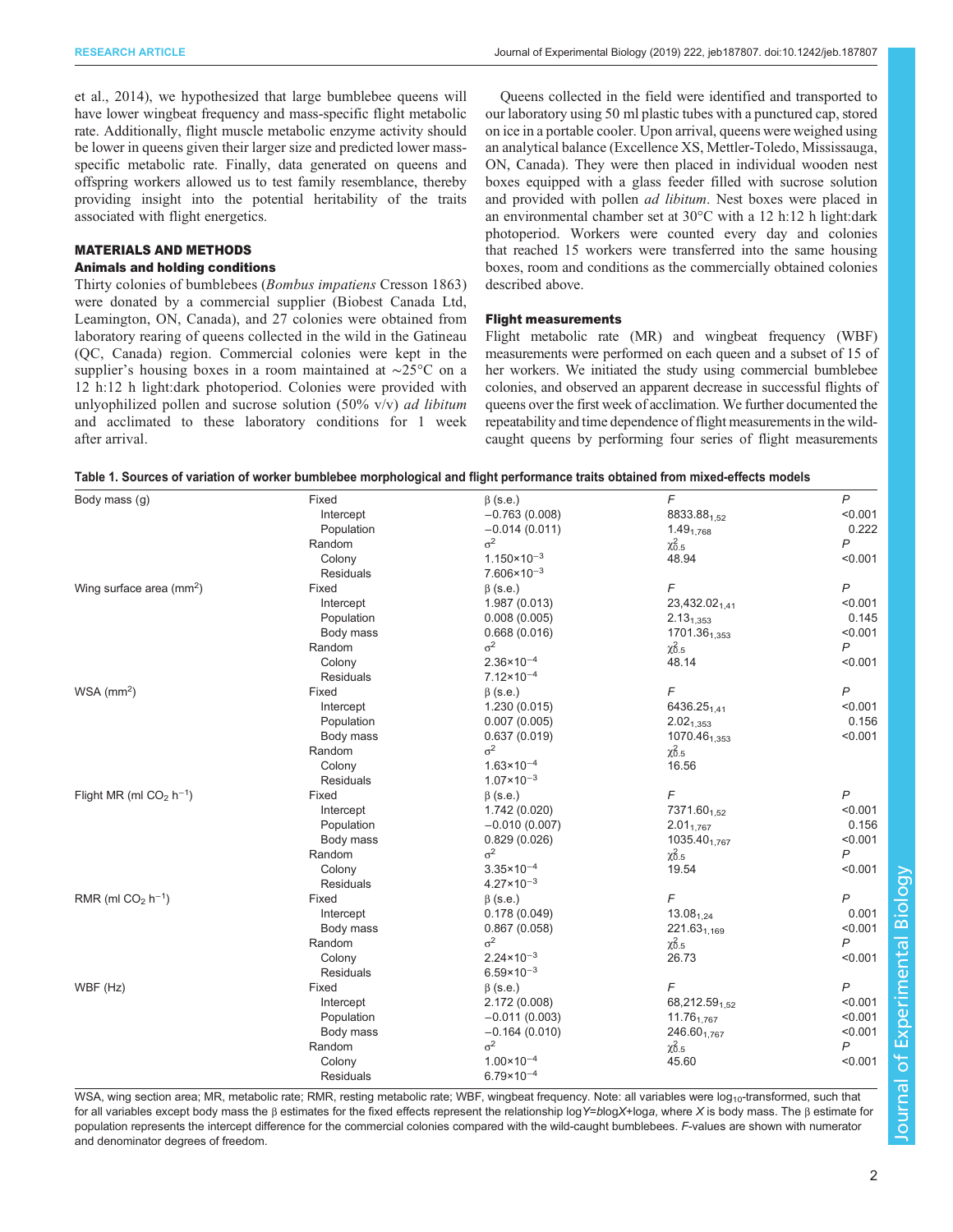<span id="page-2-0"></span>during the progression of the colony development. The first set of measurements was conducted immediately at the site of capture before transport to our laboratory. The respirometry chamber was placed in a temperature-controlled cabinet [PTC-1, Sable Systems International (SSI), Las Vegas, NV, USA] linked to a temperature controller (Pelt-5, SSI) and maintained at 22±2°C. The second set of measurements was conducted 1 week after the first workers had hatched in the laboratory. The third series of measurements was performed after 40 workers were present in the colony, which corresponded with the size of the commercial colonies when measurements were performed. A final set of measurements was obtained 1 week later. All individuals were then dissected and stored at −80°C for morphological and cellular measurements.

Rates of CO<sub>2</sub> production and WBF were measured as described in other studies ([Skandalis and Darveau 2012](#page-9-0); [Darveau et al., 2014](#page-9-0); [Rodriguez et al., 2015](#page-9-0)) using a FoxBox flow-through respirometry system (SSI). All flight measurements were performed at room temperature (21–22°C).

#### Resting metabolic rate

Metabolic rate at rest (RMR) was measured in commercial colonies only. All RMR measurements were taken between 17:00 h and 09:00 h. Bees were transferred from their respective colonies into small microrespirometry chambers (SSI) in a dark room maintained at 25°C. Using a MUX-3 multiplexer and Flowbar-8 multichannel mass flow meter (SSI) coupled to a subsampling pump (SS3, SSI), dried air was pushed into the selected chamber at a rate of 60 and 120 ml min−<sup>1</sup> for workers and queens, respectively. Air leaving the chamber was dried and  $CO<sub>2</sub>$ production was measured using a LiCor 7000 differential  $CO<sub>2</sub>/$ H2O analyser (Li-Cor Environmental, Lincoln, NE, USA) and recorded with Expedata acquisition software (SSI). Bees were placed in seven chambers and one chamber was left empty and used as a baseline  $CO<sub>2</sub>$  measurement. Each bee was measured for 1 h and  $CO<sub>2</sub>$  baseline was monitored before and after in each case. We used data from individuals that showed patterns of discontinuous gas exchange, which we used as an indicator of a resting state [\(Matthews and White, 2011](#page-9-0)).

#### Morphological measurements

Upon completion of whole-animal measurements, individuals were anaesthetized using nitrogen and frozen at −80°C. Individual bees were dissected with scissors and parts (head, thorax, abdomen, wings and legs) were weighed to the nearest 0.1 mg. Wings were removed from each individual and pasted on paper. Digital images of the right forewing were taken for each individual using a camera connected to a dissection microscope (Discovery V8, Zeiss, Oberkochen, Germany). Wing surface area was measured using Axio Vision software (Zeiss) in queens and 10 of their workers. Queens sometimes exhibited extensive wing wear, and therefore whole wing measurements were impossible to perform. As wing venation is conserved within Hymenoptera species [\(Francoy et al., 2009\)](#page-9-0), we measured a wing section that represented on average 18.46±0.04% of the whole surface area. Wing section area (WSA) scaled with whole wing surface area with an exponent close to isometry  $(b=0.94, r^2=0.949,$  $P<0.001$ ,  $n=461$ ).

## Enzyme activity measurements

The activity of glycogen phosphorylase (GP), trehalase (TR), hexokinase (HK) and phosphoglucoisomerase (PGI) was measured in bumblebee thorax as described in [Darveau et al. \(2014\).](#page-9-0)

#### Statistical analysis

Statistical analyses were performed using the software SYSTAT 13.0 (Chicago, IL, USA). In bumblebee workers, interindividual variation is strongly determined by variation in body mass (Skandalis et al., 2012; [Darveau et al., 2014\)](#page-9-0). We therefore examined all relationships with body mass using log-transformed data. For workers, we used linear mixed models to estimate the variation explained by the fixed effects colony population (wild versus commercial) and body mass when applicable, as well as the random effect of colony. Interaction between body mass and population was tested and removed from the models as it was not significant in all cases. For fixed effects, the parameters β and standard error, F-statistics and corresponding P-values are reported. The β value reported for the fixed effect body mass represents the exponent value from the relationship  $Y=aX^b$ . For random effects, the variance parameter  $\sigma^2$  is reported, and the significance of variance parameters was tested by comparing the log-likelihood of the full model and a reduced model with the colony random effect removed, which follows a  $\chi^2$  distribution with 0.5 degrees of freedom ( $\chi^2_{0.5}$ ) [\(Dominicus et al., 2006](#page-9-0); [Niemelä and Dingemanse, 2017](#page-9-0)). We further performed a Pearson's correlation analysis to assess the relationship between residuals of some flight traits (WSA, WBF and flight MR) obtained from the mixed models described above.

To test for differences in enzyme activity between the types of bees used in the study (workers, gynes, spring queens and queens), we used mixed-effects models including the fixed effects colony population (wild versus commercial), body mass and type.

| Table 2. Sources of variation of worker bumblebee flight muscle |
|-----------------------------------------------------------------|
| metabolic enzyme activity obtained from mixed-effects models    |

| GP (U $g^{-1}$ )  | Fixed            | $\beta$ (s.e.)        | F                       | $\overline{P}$ |
|-------------------|------------------|-----------------------|-------------------------|----------------|
|                   | Intercept        | 0.986(0.062)          | 252.47 <sub>1.44</sub>  | < 0.001        |
|                   | Population       | $-0.034(0.019)$       | $3.15_{1,209}$          | 0.077          |
|                   | Body mass        | 0.042(0.081)          | $0.27_{1,209}$          | 0.603          |
|                   | Random           | $\sigma^2$            | $\chi^2_{0.5}$          |                |
|                   | Colony           | $2.22 \times 10^{-3}$ | 11.69                   | < 0.001        |
|                   | <b>Residuals</b> | $1.04 \times 10^{-2}$ |                         |                |
| TRE (U $g^{-1}$ ) | Fixed            | $\beta$ (s.e.)        | F                       | $\mathsf{P}$   |
|                   | Intercept        | 1.632 (0.048)         | 1147.60 <sub>1.44</sub> | < 0.001        |
|                   | Population       | $-0.062(0.017)$       | 14.07 <sub>1,209</sub>  | < 0.001        |
|                   | Body mass        | 0.025(0.062)          | $0.17_{1,209}$          | 0.685          |
|                   | Random           | $\sigma^2$            | $\chi^2_{0.5}$          |                |
|                   | Colony           | $2.05 \times 10^{-3}$ | 23.24                   | < 0.001        |
|                   | <b>Residuals</b> | $5.99 \times 10^{-3}$ |                         |                |
| HK (U $q^{-1}$ )  | Fixed            | $\beta$ (s.e.)        | F                       | P              |
|                   | Intercept        | 1.867 (0.039)         | 2297.86 <sub>1.44</sub> | < 0.001        |
|                   | Population       | $-0.215(0.054)$       | $16.00_{1,208}$         | < 0.001        |
|                   | Body mass        | $-0.077(0.051)$       | $2.31_{1,208}$          | 0.130          |
|                   | Origin×body      | $-0.203(0.069)$       | $8.53_{1,208}$          | 0.004          |
|                   | mass             |                       |                         |                |
|                   | Random           | $\sigma^2$            | $\chi_{0.5}^2$          |                |
|                   | Colony           | $4.41 \times 10^{-4}$ | 13.86                   | < 0.001        |
|                   | <b>Residuals</b> | $1.92 \times 10^{-3}$ |                         |                |
| PGI (U $g^{-1}$ ) | Fixed            | $\beta$ (s.e.)        | F                       | $\mathsf{P}$   |
|                   | Intercept        | 2.741 (0.046)         | 3490.21 <sub>144</sub>  | < 0.001        |
|                   | Population       | $-0.033(0.016)$       | $4.40_{1,208}$          | 0.037          |
|                   | Body mass        | 0.108(0.060)          | $3.26_{1,208}$          | 0.073          |
|                   | Random           | $\sigma^2$            | $\chi^2_{0.5}$          |                |
|                   | Colony           | $1.76 \times 10^{-3}$ | 22.72                   | < 0.001        |
|                   | <b>Residuals</b> | $5.53 \times 10^{-3}$ |                         |                |
|                   |                  |                       |                         |                |

Note: all variables were  $log_{10}$ -transformed, such that for all variables the β estimates for the fixed effects represent the relationship logY=blogX+loga, where X is body mass. The  $\beta$  estimate for population represents the intercept difference for the commercial colonies, and the interaction between population and body mass represents the difference in slope for commercial colonies.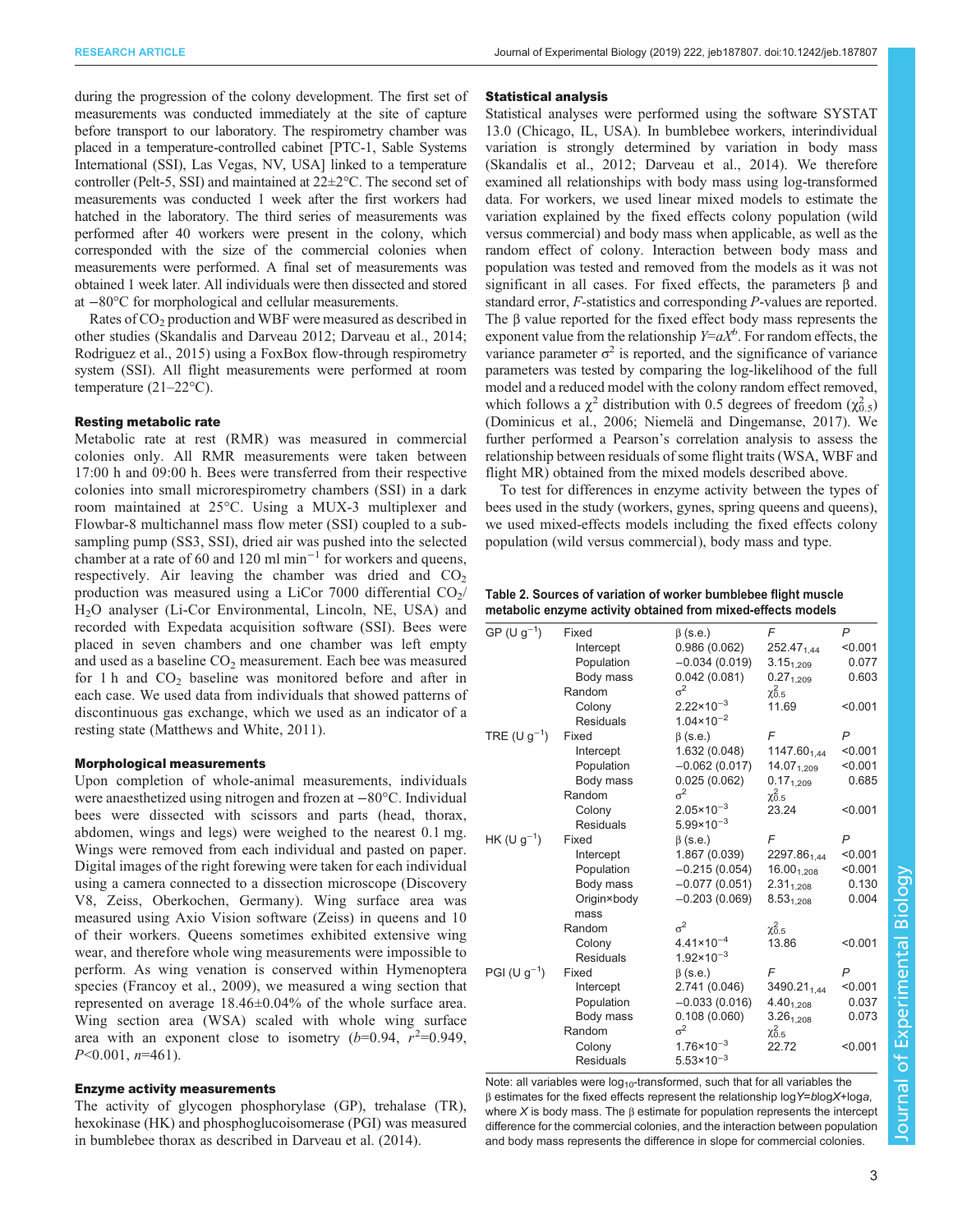<span id="page-3-0"></span>In order to evaluate the phenotypic variation of body mass and flight performance traits (flight MR, WBF) in queens, we performed mixed-effects models with colony state (and body mass for flight performance traits) as fixed effect, and queen ID as random effect. Colony state refers to measurements performed at four different stages of the colony: before the establishment of the colony, 1 week after the emergence of the first worker, when the colony reached 40 workers and 1 week after this point. Repeatability was calculated from the variance parameters obtained from the mixed-effects models and significance was determined from the  $\chi_{0.5}^2$ obtained for the random effect.

Using data on queens and their offspring, family resemblance was evaluated. We first tested whether offspring mean values were related to queen trait values using linear regression. When applicable, we accounted for the effect of body mass or population origin by using residuals according to the results of the mixed-effects models in [Tables 1](#page-1-0) and [2.](#page-2-0) We also used the intra-class correlation coefficient to determine whether siblings resemble each other more than individuals of other families. The intra-class correlation coefficient was calculated from the variance parameters obtained from the mixed-effects models and significance obtained from the  $\chi_{0.5}^2$  values obtained for the random effect.

## RESULTS

### Phenotypic variation in workers and queens

For all variables measured in bumblebee workers, we first assessed the effects of population of origin, wild versus commercially obtained bumblebees, using a mixed model including population, and body mass when applicable, as fixed effects, and colony as random effect. Flight WBF was higher in wild colony workers [\(Table 1](#page-1-0) and Fig. 1). Wild colony workers also had higher activity of the enzymes TR, HK, PGI and GP, approaching significance  $(P=0.077)$  [\(Table 2](#page-2-0) and [Fig. 2](#page-4-0)).

The effect of worker body mass on morphological and energetic parameters is summarized in [Table 1.](#page-1-0) Wing surface area scaled



Fig. 1. The effects of body mass on traits of worker and queen bumblebees. Relationship between body mass and (A) wing section area (WSA; workers: n=397; queens: n=42), (B) flight metabolic rate (flight MR; workers: n=822; queens: n=42), (C) wing beat frequency (WBF; workers: n=822; queens: n=42) and (D) resting metabolic rate (RMR; workers: n=195; queens: n=24) in commercial and wild Bombus impatiens workers and larger size queens. Regression lines are for linear regressions performed on workers only and are extended to the axes to locate queens in relation to the predictions from worker relationships. The 95% confidence intervals (solid lines) and prediction intervals (dashed lines) are presented. Additional variables tested using mixed-effect models are presented in [Table 1](#page-1-0).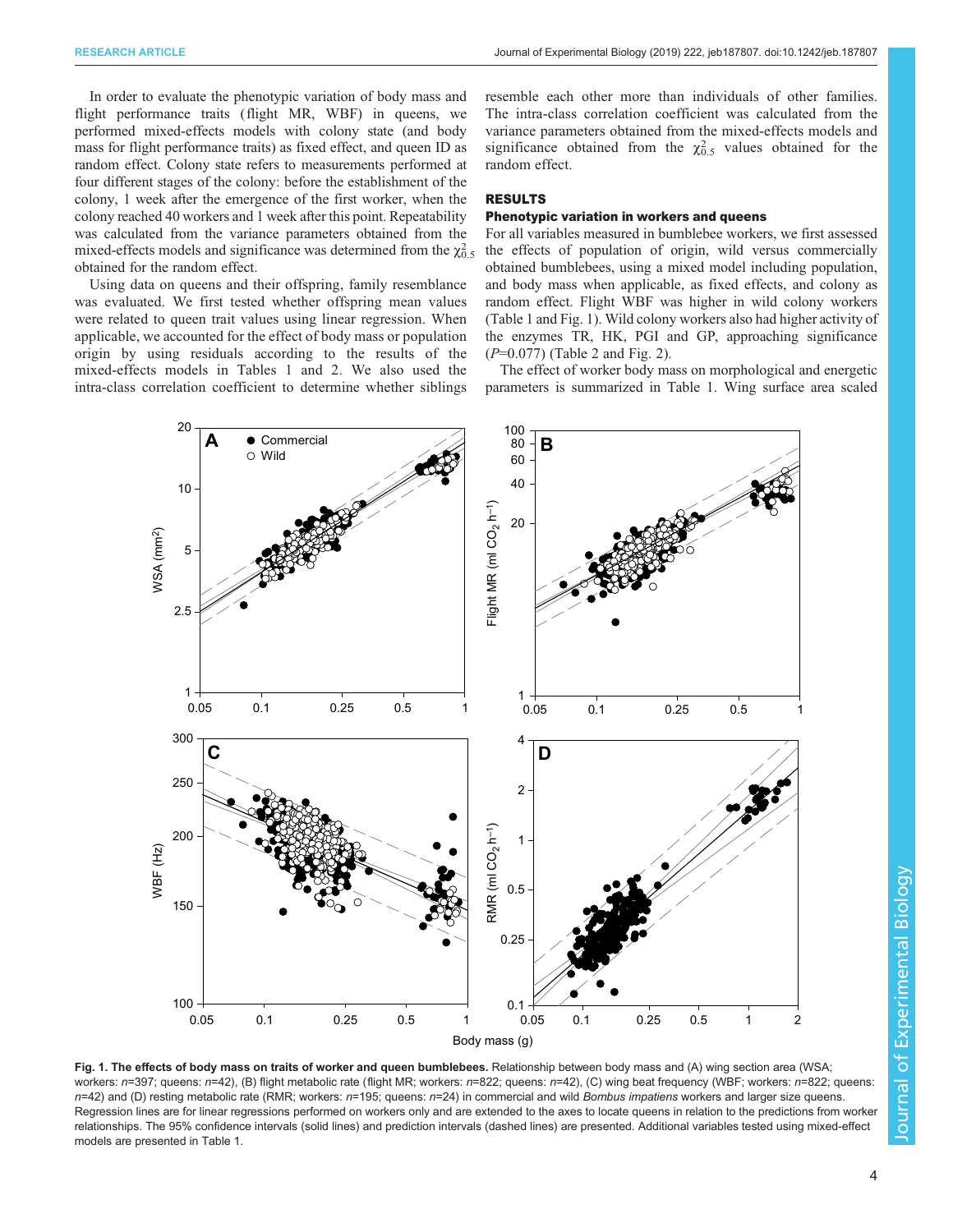<span id="page-4-0"></span>

Fig. 2. Flight muscle enzyme activity in worker and queen bumblebees. Relationship between body mass and the activity of (A) glycogen phosphorylase (GP), (B) trehalase (TRE), (C) hexokinase (HK) and (D) phosphoglucoisomerase (PGI) in commercial and wild B. impatiens workers (n=306) and queens (n=52). Sources of variation in enzyme activity of workers obtained from mixed-effects models are reported in [Table 2.](#page-2-0) For HK, regression is shown for commercial workers only using parameters from [Table 2,](#page-2-0) and extended to axes to locate queens in relation to the predictions from the worker relationships.

isometrically with an exponent value of 0.668; WSA selected for estimation of surface area for an individual with a damaged wing scaled with a slightly lower exponent  $(b=0.637)$ . Flight MR and RMR scaled allometrically with worker body mass with exponent values of 0.829 and 0.867, respectively. WBF decreased with increasing body mass with scaling exponent of −0.164. Variation in wing surface area and WBF, after accounting for body mass, was negatively correlated, and flight MR and WBF were positively correlated ([Fig. 3](#page-5-0)).

Measurements performed on queens showed that the wild population had higher flight MR than that of commercial queens (population:  $F_{1,40} = 6.87$ ,  $P = 0.012$ ; body mass:  $F_{1,40} = 2.08$ ,  $P=0.156$ ), and that commercial queens had a higher WBF than wild ones (population:  $F_{1,40} = 6.41$ ,  $P = 0.015$ ; body mass:  $F_{1,40}$ =1.92, P=0.174). Populations did not differ in WSA ( population:  $F_{1,40} = 0.65$ ,  $P = 0.42$ ; body mass:  $F_{1,40} = 8.25$ ,  $P=0.006$ ). Compared with workers, queen values were within the 95% prediction limits obtained from the regressions performed on workers as represented in [Fig. 1](#page-3-0).

Measurements conducted on wild queens at various time points show that queen phenotype changed over time. Queen mass increased significantly from the time of capture before the establishment of the colony to 1 week after the emergence of the first worker, and further increased by the time the colony was well established with over 40 workers [\(Fig. 4A](#page-6-0)). After accounting for body mass, flight MR and WBF increased from the time of capture to the time the colony was just established, and further declined as colony development progressed [\(Fig. 4](#page-6-0)C, E). Although queen body mass, flight MR and WBF changed over time, after accounting for temporal changes all traits remained repeatable [\(Fig. 4B](#page-6-0),D,F).

We compared workers with gynes in the laboratory, young queens collected in the spring, and gravid queens with established colonies ([Fig. 5\)](#page-7-0). Using mixed models with population of origin, body mass and bee type as fixed effects, analyses revealed that workers had higher GP activity than gravid queens ([Fig. 5A](#page-7-0);  $P=0.037$ ). The activity of TRE and HK was also the lowest in gravid queens and different from that in workers [\(Fig. 5](#page-7-0)B,C;  $P<0.01$ ).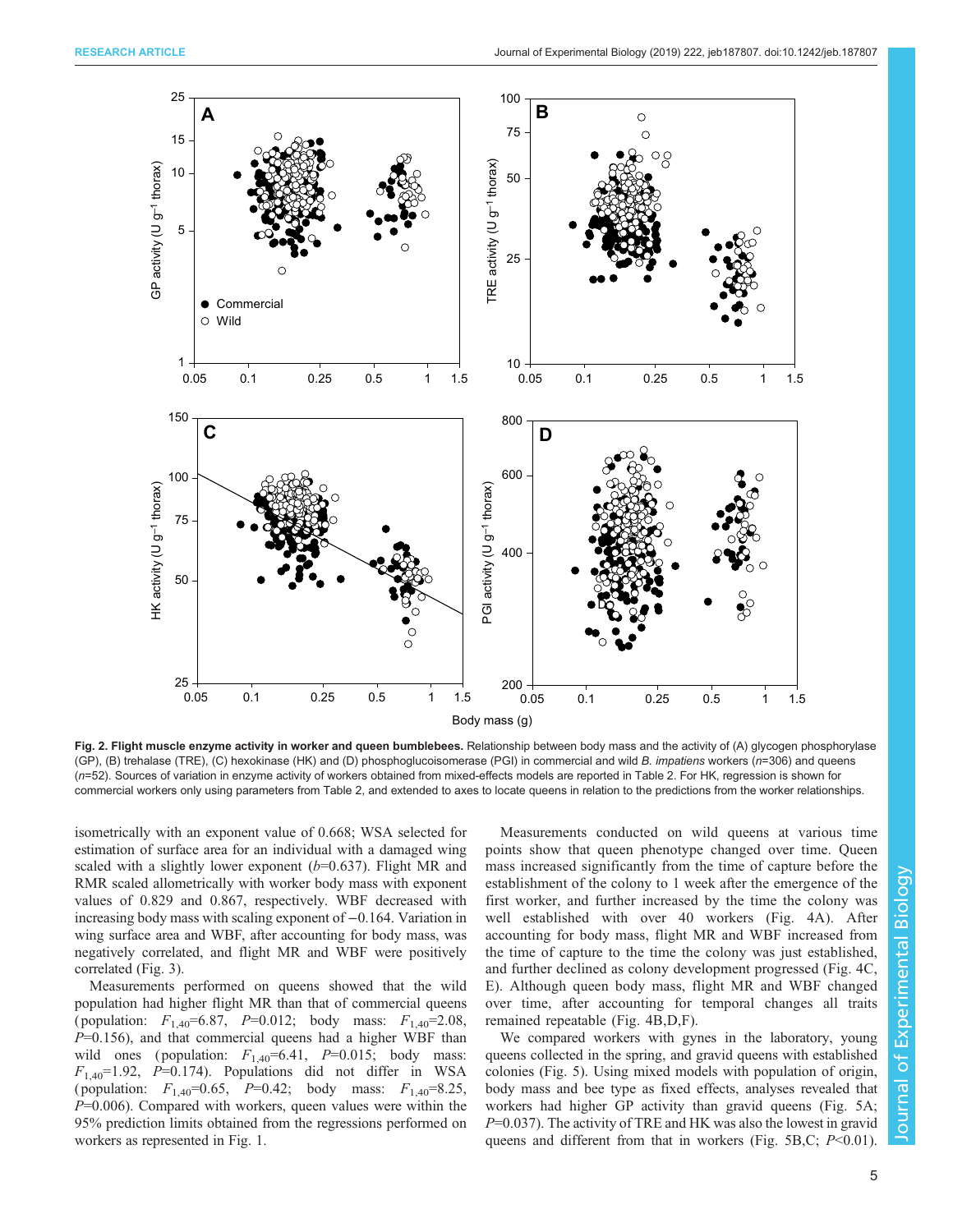<span id="page-5-0"></span>

Fig. 3. Wing size, kinematics and flight MR are linked after accounting for body mass. Correlation between (A) WSA and WBF residuals (n=397) and (B) WBF and flight MR residuals (n=822) obtained from the mixed-effects models presented in [Table 1.](#page-1-0)

For PGI, the younger queens had higher activity than the older gravid queens [\(Fig. 5D](#page-7-0);  $P<0.01$ ).

### Family resemblance

For all traits measured, we found no significant relationships between the queen trait values and their offspring mean values. Nonetheless, interfamily differences for most traits were considerable. Differences among families were significant for all traits and intraclass correlation coefficients indicated that, for all traits studied, workers from the same colony tended to be more similar ([Table 3](#page-8-0)).

# **DISCUSSION**

Using female caste dimorphism, this study shows how body size impacts morphological and physiological traits linked with flight. The allometric relationships obtained for worker wing surface area, WBF, flight MR and RMR predict trait values of queens that are more than fourfold larger. Flight success of queens decreased over time, in

part because of a large increase in body mass and because of a decrease in traits linked with flight; namely, wingbeat frequency, metabolic rate and the activity of metabolic enzymes. Nonetheless, after accounting for temporal changes, traits were repeatable. We also found significant family resemblance for all traits measured, indicating that shared genes and/or environmental effects impact phenotypic variation. Together, these results show that the functional association between body morphology and flight physiology is robust, providing further insight into the mechanistic basis of MR scaling patterns during locomotion in animals.

Strictly based on wing surface area, B. impatiens queens are larger workers. In workers, wing surface area scales isometrically with body mass [\(Table 1\)](#page-1-0), and queens fall mostly on ( perhaps slightly below) the regression obtained from workers, and within the prediction intervals (based on WSA, [Fig. 1](#page-3-0)A). Broad comparisons among species belonging to diverse families show that wing surface area scales isometrically with body mass ([Byrne et al., 1988](#page-9-0)), although a substantial amount of variation remains. Comparison among closely related species of insects shows that wing surface area [\(Darveau et al.,](#page-9-0) [2005a\)](#page-9-0) and wing length depart from isometry [\(Sacchi and Hardersen,](#page-9-0) [2013\)](#page-9-0), which is thought to be associated with differences in flight behaviour [\(Sacchi and Hardersen, 2013](#page-9-0)). Within species, diverse scaling trajectories of the wing–size relationship can evolve through artificial selection, but natural selection quickly returns to the initial allometric slope values ([Bolstad et al., 2015\)](#page-8-0). Our estimate of wing surface area scaling of *B. impatiens* based on a large number of workers shows isometric scaling, and reproductive queen caste is developing in the same morphospace.

From the perspective of flight kinematics, bumblebee queens also resemble workers, with WBF values that would be predicted from those of workers ([Fig. 1](#page-3-0)C). Flight WBF is known to decrease with increasing body mass among insect species ([Casey et al., 1985](#page-9-0); [Byrne et al., 1988](#page-9-0); [Darveau et al., 2005a\)](#page-9-0) and within bumblebee species [\(Buchwald and Dudley, 2010](#page-9-0); [Skandalis and Darveau,](#page-9-0) [2012; van Roy et al., 2014](#page-9-0)). The relationship between flying animal body mass and WBF has been investigated in birds ([Rayner, 1988](#page-9-0); [Pennycuick, 1990](#page-9-0)), mammals [\(Lindhe Norberg and Norberg, 2012\)](#page-9-0) and insects ([Byrne et al., 1988](#page-9-0)), and shows a consistent decrease with increasing body mass. According to the predictions from modelling of animal flight ([Pennycuick, 1996, 2008](#page-9-0); [Deakin,](#page-9-0) [2010\)](#page-9-0), geometrically similar animals should have a WBF scaling exponent of −1/6. Exponent values obtained for individual variation among workers that were found to be geometrically similar follows from the predicted values (−0.164, [Table 1\)](#page-1-0), adding to other reports on the same species using smaller sample sizes [\(Buchwald and Dudley, 2010; Skandalis and Darveau, 2012](#page-9-0); [Darveau et al., 2014](#page-9-0)). The functional association between wing size variation and kinematics is further supported by the relationship observed after accounting for body mass (Fig. 3A). Bumblebee queens falling on the regression line predicted from workers for wing size also fall on the predicted value for WBF, supporting the close association between flight form and function.

The link between flight WBF and flight MR has been investigated across insect species ([Casey et al., 1985; Darveau et al., 2005a\)](#page-9-0), which is predicted to follow from the flight muscle contraction frequency. Workers with a WBF allometric exponent of −0.164 would be predicted to have a mass-specific flight MR that follows the same exponent. The whole-animal scaling exponent of 0.829 [\(Table 1](#page-1-0)), when analysed and expressed on a mass-specific basis, yields a scaling value of −0.169 (data not shown), which essentially parallels the WBF exponent obtained, with queens mostly falling on the regression line and within the prediction interval [\(Fig. 1](#page-3-0)B).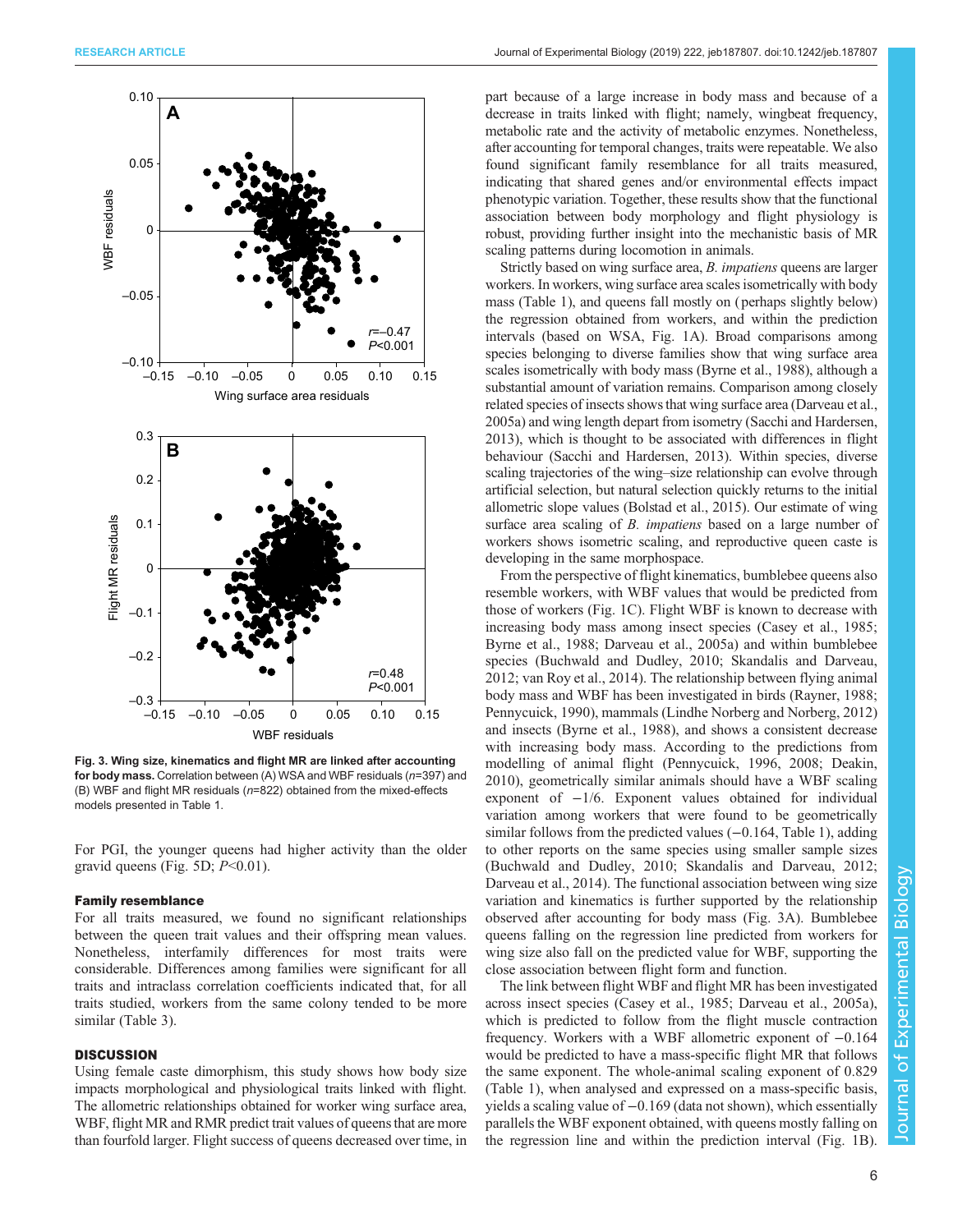<span id="page-6-0"></span>

Fig. 4. Queen phenotype changes over time but traits remain repeatable. (A,C,E) Mean (±s.e.m.) values of body mass, flight MR residuals and WBF residuals from the body mass relationships of 16 B. impatiens queens at different states of their colony. The states presented are: (1) before the establishment of a colony, (2) 1 week after emergence of the first worker, (3) when the colony reached 30–40 workers and (4) 1 week after measurement 3. Groups that do not share letters are significantly different (P<0.05). (B,D,F) Caterpillar plots of queen body mass, flight MR residuals and WBF residuals further accounting for the state of the colony. Repeatability (R) was calculated from variance estimates obtained from mixed-effects models.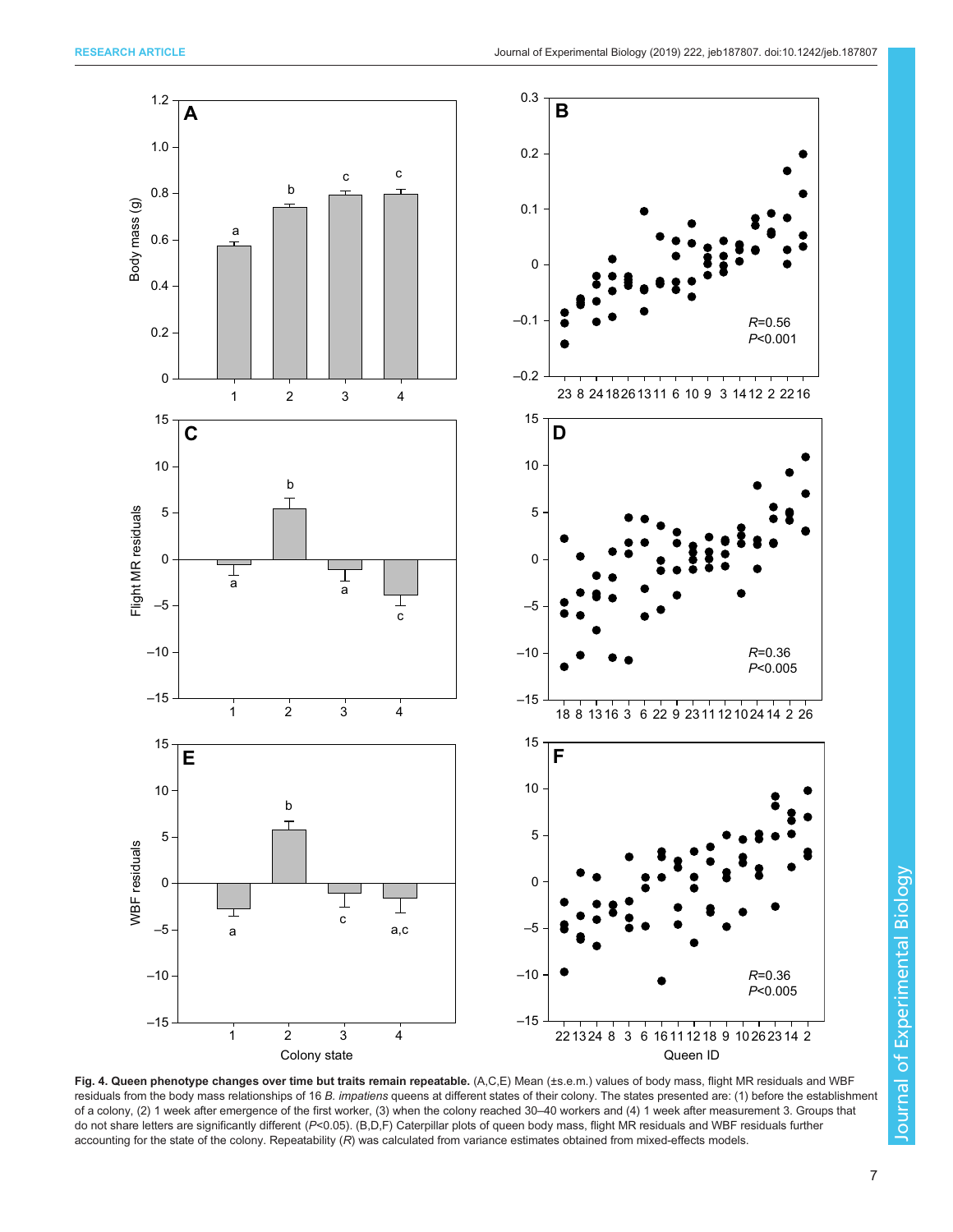<span id="page-7-0"></span>

Fig. 5. Flight muscle enzyme activity differs between worker and queen bumblebees. Comparison of mean (±s.e.m.) (A) GP, (B) TRE, (C) HK and (D) PGI activity in workers (W;  $n=306$ ), gynes (G;  $n=30$ ), flying queens collected in the spring (SQ;  $n=14$ ) and gravid queens (Q;  $n=52$ ). Differences between types of bees (W, G, SQ and Q) were determined using mixed-effects models including the fixed effects population of origin, body mass and type. Groups that do not share letters are statistically different  $(P<0.05)$ .

Furthermore, association between traits that are independent of body mass is supported [\(Fig. 3B](#page-5-0)), strongly linking variation in frequency to variation in MR ([Skandalis and Darveau, 2012](#page-9-0); [Darveau et al.,](#page-9-0) [2014](#page-9-0)). It therefore appears clear to us that flight MR scaling can be predicted from the wing form to flight kinematics association, predicting functional phenotypes of insect castes [\(Darveau et al.,](#page-9-0) [2014](#page-9-0)). We complemented the flight energetic measurements with RMR values which also scale allometrically with worker body mass with a similar exponent value [\(Table 1](#page-1-0), [Fig. 1D](#page-3-0)); once again, queen values can be predicted from the relationship obtained from workers. The drivers of RMR are much more elusive [\(Reinhold,](#page-9-0) [1999](#page-9-0); [Chown et al., 2007](#page-9-0); [Waters and Harrison, 2012\)](#page-9-0), but its association with activity MR values has been hypothesized but remains to be properly studied with paired measurements.

Flight muscle metabolic properties of queens, as described by the activity of metabolic enzymes, are distinct from those of workers. Although the activity of most enzymes was not associated with worker body mass ([Table 2](#page-2-0), [Fig. 2](#page-4-0)), larger queens have lower activities of enzymes involved in carbohydrate metabolism (Fig. 5). This is indeed the prediction from differences across bee species [\(Darveau et al., 2005b](#page-9-0)), but also from intraspecific studies on B. impatiens comparing male with female worker castes [\(Darveau](#page-9-0) [et al., 2014](#page-9-0)). These intraspecific patterns are in line with broad interspecific studies in vertebrates where aerobic metabolic enzyme activity tends to scale similarly to MR ([Somero and Childress, 1980](#page-9-0); [Emmett and Hochachka, 1981\)](#page-9-0). The relatively narrow range in body mass combined with variable activity within workers means there was no clear association with body mass, although this was significant for the enzyme HK, but the much larger size of queens extends the size range such that flight muscle enzyme activity is lower compared with that of workers [\(Figs 2](#page-4-0) and 5).

Flight muscle and whole-animal metabolic phenotype change over time. From the time queens establish their nest to the time their nest contains over 40 workers, queens increase substantially in body mass, probably coinciding with the transition from establishing and provisioning their nests with resources to strictly egg-laying and nest maintenance tasks, periods during which substantial differences in physiological state should occur ([Amsalem et al., 2015\)](#page-8-0).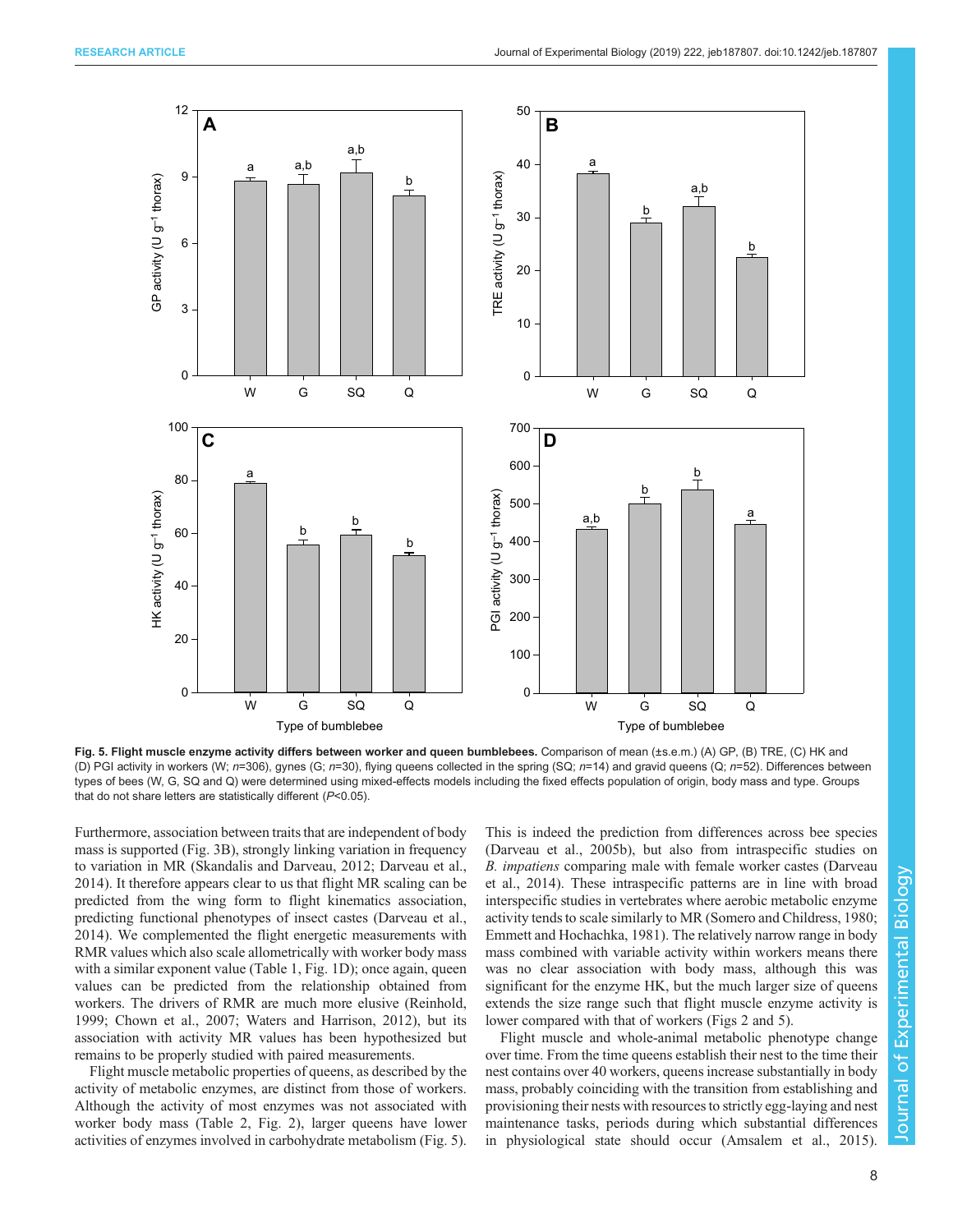## <span id="page-8-0"></span>Table 3. Family resemblance estimated using intraclass correlation coefficient analysis

| Trait                                 | Family mean value<br>range | N  | n   | <b>Intraclass</b><br>correlation<br>coefficient |
|---------------------------------------|----------------------------|----|-----|-------------------------------------------------|
| Morphological                         |                            |    |     |                                                 |
| Body mass (q)                         | $0.143 - 0.212$            | 54 | 822 | 0.131                                           |
| $WSA$ (mm <sup>2</sup> )              | 4.97-7.06                  | 43 | 397 | 0.249                                           |
| Physiological                         |                            |    |     |                                                 |
| Flight MR (ml $CO2$ h <sup>-1</sup> ) | 10.82-15.85                | 54 | 822 | 0.073                                           |
| RMR (ml $CO2$ h <sup>-1</sup> )       | $0.23 - 0.39$              | 25 | 195 | 0.254                                           |
| WBF (Hz)                              | 182-206                    | 54 | 822 | 0.128                                           |
| Biochemical                           |                            |    |     |                                                 |
| $GP (U q^{-1})$                       | 4.77-12.08                 | 46 | 256 | 0.175                                           |
| TRE (U $q^{-1}$ )                     | 24.86-49.12                | 46 | 256 | 0.255                                           |
| $HK (U q^{-1})$                       | 58.00-84.96                | 46 | 256 | 0.187                                           |
| $PGI (U q^{-1})$                      | 293.82-544.52              | 46 | 256 | 0.242                                           |

GP, glycogen phosphorylase; TRE, trehalase; HK, hexokinase; PGI, phosphoglucoisomerase. Note: coefficients were obtained from the variance components reported from the mixed-effects models presented in [Tables 1](#page-1-0) and [2.](#page-2-0) The range of family means is presented for each trait. The number of families  $(N)$  and the total number of individuals  $(n)$  are also shown. Values significant at  $\alpha$ =0.05 are in bold.

The increase in body mass was detected at our first measurement conducted 1 week after the emergence of the first worker, which coincides with a substantial increase in flight WBF and MR independent of body mass. Our interpretation of these results is that this period corresponding with a large increase in egg mass, and possibly energy reserves, could require a compensatory increase in flight energetics parameters. Interestingly, honeybee workers show no detectable increase in flight WBF (or stroke amplitude) during pollen or nectar load carrying, and only a small increase in flight MR could be detected ([Feuerbacher et al., 2003](#page-9-0)), which was also noted to a greater extent by [Wolf et al. \(1989\).](#page-9-0) Nevertheless, the increase in flight properties is transient and not maintained over the following periods where the colony size increased to 40 workers and more. Measurements plotted in [Fig. 1](#page-3-0) were conducted on queens at the 40 worker stage; therefore, prior to establishing their colony, younger queens would have lower body mass, higher flight MR and similar WBF, but still within the prediction limits obtained from workers (data not shown). Queens that have well-established colonies no longer have to maintain flight; in fact, we observed that successful flights become difficult to achieve and substantial wing wear prevented us from measuring wing surface area of some older queens. There is a deterioration of flight capacity and properties in older queens, which tends to be observed at the level of flight muscle metabolic enzyme activity.

Flight performance of queens declines over time but, after accounting for this, body mass, flight MR and WBF are nevertheless repeatable. This is in agreement with observations made on workers of the same species ([Darveau et al., 2014](#page-9-0)), supporting that features such as individual variation in morphology and physiology impact flight energetics in a consistent manner. The significant repeatability estimates potentially suggest some level of heritability of morphological and physiological traits associated with flight. We found that families differed and siblings resembled each other for all phenotypes measured. Sibling resemblance can be explained by shared genetic variation, including additive genetic variation, and/or environmental effects. Additionally, there was a clear distinction in some metabolic phenotypes between commercial and wild populations of B. impatiens [\(Tables 1](#page-1-0) and [2\)](#page-2-0), suggesting a genetic basis for metabolic phenotype variation or that a common environment before establishment of the colony impacted muscle

metabolic properties. The potential that some of the observed phenotypic variation is due to additive genetic effects is supported by several studies showing significant heritability of flightassociated phenotypes in many insect species, including wing morphology in fruit flies [\(Curtsinger and Laurie Ahlberg, 1981](#page-9-0); [Moraes and Sene, 2004](#page-9-0)), crickets (Bégin and Roff, 2002) and moths [\(Keena et al., 2007](#page-9-0)), various flight performance parameters such as flight distance and duration in moths ([Parker and Gatehouse, 1985](#page-9-0); [Gu and Danthanarayana, 1992](#page-9-0); [Han and Gatehouse, 1993](#page-9-0); [Schumacher et al., 1997\)](#page-9-0), beetles [\(Tanaka, 2009](#page-9-0)) and fruit flies [\(Gu and Barker, 1995\)](#page-9-0), and flight metabolic rate in butterflies [\(Mattila and Hanski, 2014\)](#page-9-0). Furthermore, the significant heritability of the activity of enzymes has also been shown in Drosophila melanogaster [\(Laurie-Ahlberg et al., 1982; Pecsenye et al., 2004\)](#page-9-0). Our results on family resemblance combined with evidence from the literature suggest some degree of heritability for flight-related morphological and physiological parameters measured.

In summary, the intraspecific scaling of flight MR in an insect species could be explained by the functional links between flight form and function, as predicted from interspecific studies. Large differences in body mass of the queen caste of social bumblebees further allows testing of the predicted impact of size on flight metabolic properties, including the activity of some metabolic enzymes in flight muscle. Furthermore, family resemblance suggests the potential heritabilty of morphological and physiological traits linked with flight; natural selection could lead to the correlated evolution of traits, as suggested from macroevolutionary studies ([Darveau et al., 2005a,b](#page-9-0); [Rodriguez](#page-9-0) [et al., 2015\)](#page-9-0). Flying insects serve as a great example of how principles of scaling of animal locomotion, within and among species, impact MR scaling and tissue properties.

#### Acknowledgements

We would like to thank Biobest Canada Ltd for donating colonies and Enrique Rodriguez for his help during field sampling. Discussions with Dr Vincent Careau helped improve some of the data analyses and presentation. The suggestions of two anonymous reviewers improved our manuscript.

#### Competing interests

The authors declare no competing or financial interests.

#### Author contributions

Conceptualization: F.B., C.-A.D.; Methodology: C.-A.D.; Formal analysis: F.B., C.-A.D.; Investigation: F.B., C.-A.D.; Resources: C.-A.D.; Data curation: F.B., C.-A.D.; Writing - original draft: F.B., C.-A.D.; Writing - review & editing: C.-A.D.; Visualization: F.B., C.-A.D.; Supervision: C.-A.D.; Project administration: C.-A.D.; Funding acquisition: C.-A.D.

#### Funding

F.B. received funding from the Ontario Graduate Scholarship. This work was supported by a Natural Sciences and Engineering Research Council of Canada awarded to C.-A.D.

#### References

- Alexander, R. M. [\(2005\). Models and the scaling of energy costs for locomotion.](https://doi.org/10.1242/jeb.01484) J. Exp. Biol. 208[, 1645-1652.](https://doi.org/10.1242/jeb.01484)
- [Amsalem, E., Grozinger, C. M., Padilla, M. and Hefetz, A.](https://doi.org/10.1016/bs.aiip.2015.01.001) (2015). The [physiological and genomic bases of bumble bee social behaviour.](https://doi.org/10.1016/bs.aiip.2015.01.001) Adv. Insect [Physiol.](https://doi.org/10.1016/bs.aiip.2015.01.001) 48, 37-93.
- Bartholomew, G. A. and Casey, T. M. (1978). Oxygen consumption of moths during rest, pre-flight warm-up, and flight in relation to body size and wing morphology. J. Exp. Biol. 76, 11-25.
- Bégin, M. and Roff, D. A. [\(2002\). The common quantitative genetic basis of wing](https://doi.org/10.1038/sj.hdy.6800168) [morphology and diapause occurrence in the cricket](https://doi.org/10.1038/sj.hdy.6800168) Gryllus veletis. Heredity 89, [473-479.](https://doi.org/10.1038/sj.hdy.6800168)
- Bolstad, G. H., Cassara, J. A., Má[rquez, E., Hansen, T. F., van der Linde, K.,](https://doi.org/10.1073/pnas.1505357112) Houle, D. and Pélabon, C. [\(2015\). Complex constraints on allometry revealed by](https://doi.org/10.1073/pnas.1505357112) [artificial selection on the wing of](https://doi.org/10.1073/pnas.1505357112) Drosophila melanogaster. Proc. Natl. Acad. Sci. USA 112[, 13284-13289.](https://doi.org/10.1073/pnas.1505357112)